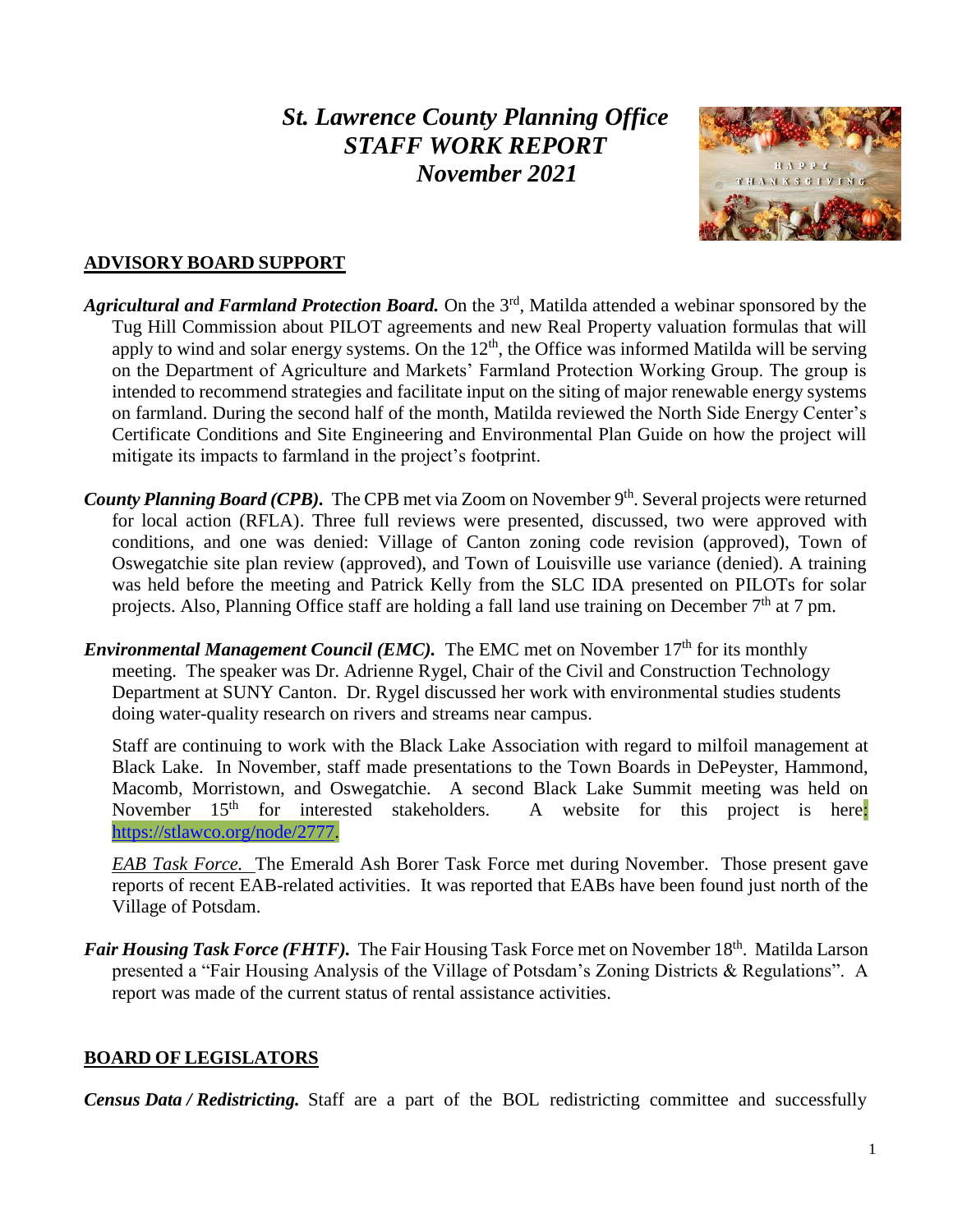submitted a County-wide map and 15 individual legislative district maps for the BOL to consider for adoption. The primary changes were in the following areas: Ogdensburg, Canton, Potsdam, and Massena. A public hearing is set for December  $6<sup>th</sup>$ .

- *Countywide Broadband Assessment.* Staff is working with a BOL committee to develop an implementation plan for the recently completed [broadband study.](https://stlawco.org/Broadband-Study) Also, they are working on identifying areas in the County that would be good candidates for funding from the USDA ReConnect Program.
- *Jones & Laughlin (J&L) Site.* There was no DEC technical conference call in November; the next call is scheduled for December  $2<sup>nd</sup>$ .
- *County Budget.* Jason participated on the County Budget team this year. Multiple meetings were held to finalize the County's 2022 budget.

# **COMMUNITY / ECONOMIC DEVELOPMENT**

*Community Development Block Grants (CDBG).* The Planning Office administers two open grants: the 23<sup>rd</sup> round of the Direct Homeownership Assistance Program, and the third round of its Countywide Housing Rehabilitation Program (CHRP 3).

During September, Planning staff worked on an application under the CDBG-CARES program for funding to do additional housing rehabilitation activity, directed at populations most vulnerable to COVID-19. We received word in late October that this application has been approved. During November, staff prepared required paperwork before funds will be released.

- *Lead Hazard Abatement Program*. This \$1 million award from the US Department of Housing and Urban Development (HUD) is providing lead-based paint stabilization, or abatement assistance, to low- and moderate-income households throughout the county. In November, the Planning Office reports that 9 units have been completed, and 7 units are in process.
- Canton Housing Task Force. On the 9<sup>th</sup>, Matilda participated in a virtual meeting coordinated by the Town and the Village of Canton to continue discussions about the limited availability of affordable housing, and limited availability of turn-key market rate housing, and to create a housing strategy.
- *Recreation.* Staff are actively following a handful of organizations and attending webinars that address developing recreational assets in rural communities.

#### **GEOGRAPHIC INFORMATION SYSTEM**

*COVID-19 Mapping.* Since March 31, 2020, Dakota and Matilda have prepared daily maps for the County's Public Health Department to track positive, active, and regional cases of COVID-19. Between July  $1<sup>st</sup>$  and August  $20<sup>th</sup>$ ,  $2021$  these maps were published twice a week. The County has since resumed the publication of these maps on a daily basis effective August 23, 2021.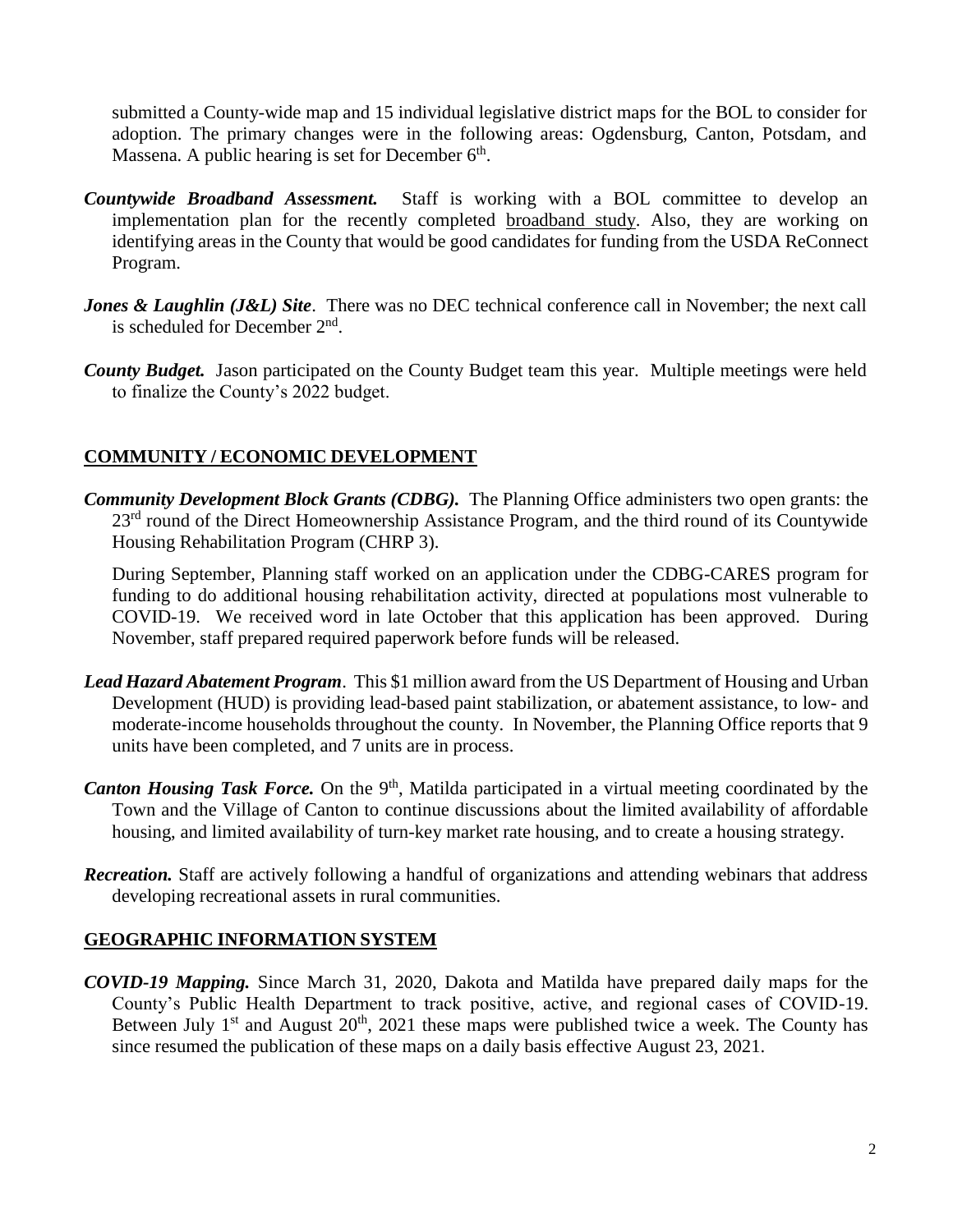#### *County Enterprise GIS*.

- <https://gis.stlawco.org/portal/home/index.html>
- GIS Web App: Proposed Solar sites in the County: [https://gis.stlawco.org/portal/apps/View/index.html?appid=6f3d7fb0923448ed90c3385eb0f8a87](https://gis.stlawco.org/portal/apps/View/index.html?appid=6f3d7fb0923448ed90c3385eb0f8a872)2
- GIS Web Map: 2021 Septic Repair Program Waterbodies with 250' Buffer: <https://gis.stlawco.org/portal/home/webmap/viewer.html?webmap=d8a8b0c7e637400a9c269323b7670a19>

*Emergency Management Services.* Staff continue to provide GIS assistance to this department as their GIS workflows evolve.

# **GRANTS**

- *Grants Notice Distribution.* The Grants Notice is distributed to County Department Heads, Legislators, Superintendents of Schools, local municipal officials and approximately 350 additional individuals representing organizations throughout the North Country.
- *Hazard Mitigation Plan, 5-Year Update*. Staff are assisting Emergency Services with the required fiveyear update of the SLC Multi-Jurisdictional All-Hazard Mitigation Plan. Outreach has been successful: the update will have 100% participation by municipalities.
- *Septic Repair Program.* The County has been awarded \$340,000 to repair or replace deficient septic tanks along specified waterbodies in the County. The program is currently taking in prospective participants. To date, 13 requests for funding have been received; 10 households have returned signed award letters.
- *21St Century Community Learning Center Grant.* Staff provided technical assistance to CCE of SLC to prepare a request for \$629,456 to fund before and after school programs in four local school districts.
- *Other.* Staff are continuing to monitor incoming information regarding American Rescue Plan Act (ARPA) programs, as well as developments surrounding the Federal infrastructure and other bills.

# **PLANNING MATTERS**

*CLEAR.* CLEAR stands for Coastal Lakeshore Economy and Resiliency Initiative. Staff participated in a final input session on November  $9<sup>th</sup>$ . Final comments on project profiles are due in December.

# *Large Scale Solar.*

- **Rich Road Solar:** Staff is collecting publically available informational resources for this project to better understand its impacts.
	- o <https://www.edf-re.com/project/rich-road-solar/>

**Town of Rossie.** Staff continues to assist the Town's planning board chair with guidance on updating their land use regulations. A land use regulation meeting is scheduled for December  $15<sup>th</sup>$ .

*Village of Waddington.* Staff await a response from the Village Board regarding a revision to the Village Zoning Code.